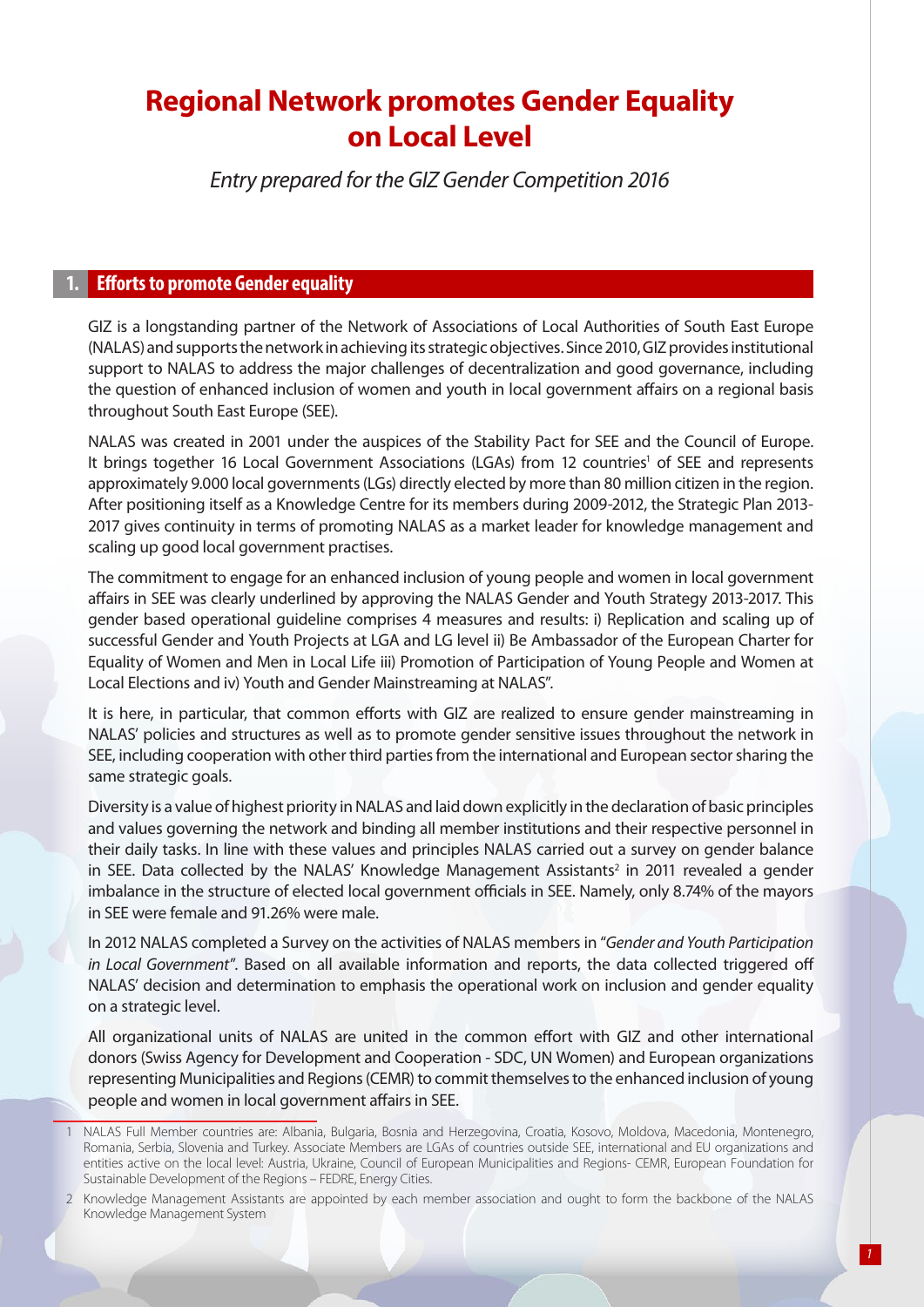These organizational units are: i) The General Assembly - supreme body of NALAS in which each full member is represented by two elected representatives ii) The Committee of Liaison Officers - all 16 full members are represented by one officer iii) The Secretariat - responsible for overall coordination and implementation of the activities of the Network iv) The Task Forces - made up of regional experts representing member associations in specific topics<sup>3</sup> and v) Focal Points on Gender and Youth in each NALAS member association<sup>4</sup> and vi) Knowledge Centre – generates, capitalizes and disseminates knowledge of great value for the authorities in SEE, and stimulates exchange of information and experiences among its members.

The primary target group for NALAS are the LGAs throughout SEE and the secondary target group are their members (LGs). Talking about gender, the impact to be sought is on raising-awareness, promotion of knowledge, capacity development and stimulation of gender-related actions within LGAs, which is supposed to result in improved gender-sensitive governance that fosters a more dignified environment on the local level.

## **What are the results achieved?**

As of 2013, the achieved results can be distinguished on three intervention levels:

**Level 1 – Policy and Strategic Management**: NALAS develops policy documents that are gender sensitive and by doing so ensures binding commitment for the promotion of gender equality throughout the network in SEE. i) Strategy on Youth and Gender developed and approved by the General Assembly as binding commitment for all member LGAs ii) Strategy on Youth and Gender operationalized with detailed work plan for member LGAs iii) NALAS was recognized as Ambassador of the European Charter of Equality of Women and Men in Local Life by the Council of European Municipalities and Regions -CEMR iv) The aspect of gender mainstreaming is incorporated within the guidelines of the Task Forces in order to assure that the knowledge products are supposed to be gender sensitive, whenever possible.

**Level 2 – Structures and Procedures**: NALAS promotes and introduces a gender sensitive approach in its organizational structures, at all policy, management and operational levels. i) Gender balance achieved within Executive Bureau, Secretariat, Task Forces and Committee of Liaison Officers; ii) Almost all LGAs have implemented projects where gender equality was targeted; iii) Network

of Gender and Youth Focal Points established in NALAS<sup>5</sup>; iv) Programme Officers in NALAS mainstream gender equity in the work of the Task Forces, i.e. a link is established between the Network of Gender and Youth Focal Points and Task Force members and v) The newly developed Result Based Monitoring system of NALAS contains gender sensitive indicators.

**Level 3 – Knowledge Products and Services**: NALAS counts with gender-sensitive knowledge products and services. i) Gender issue is fully incorporated in the knowledge management system that is acknowledged as a unique hub and mechanism for effective and efficient knowledge generation and dissemination for local governments in



SEE ii) Setup of Gender and Youth section on the NALAS Knowledge Tree iii) Focus on Gender and Youth during 2<sup>nd</sup> NEXPO International Municipal Fair<sup>6</sup> iv) Gender-sensitive corporate communication used on all

- 5 Each member association appointed experienced personnel as a Focal Point for Gender and Youth issues, so every time when it comes to the implementation of gender activities in NALAS, the work is mainly performed by the responsible programme officers in the Secretariat and the Network of Focal Points, supported by the Knowledge and Communications Manager.
- 6 *NEXPO* is the largest and most important municipal event in SEE. It brings together LGs, LGAs, development agencies, civil society and businesses from SEE and beyond.

<sup>3</sup> There are 5 Task Forces: Waste and Water Management, Energy Efficiency, Sustainable Tourism, Urban Planning and Fiscal Decentralization. They fulfil the function of "professional mini-networks" and identify, priorities and address their specific topics.

<sup>4</sup> Focal Points comprise personnel from the member LGAs. Their tasks consist in actively promoting gender mainstreaming and ensuring exchange of information and experiences within the Association and among their members.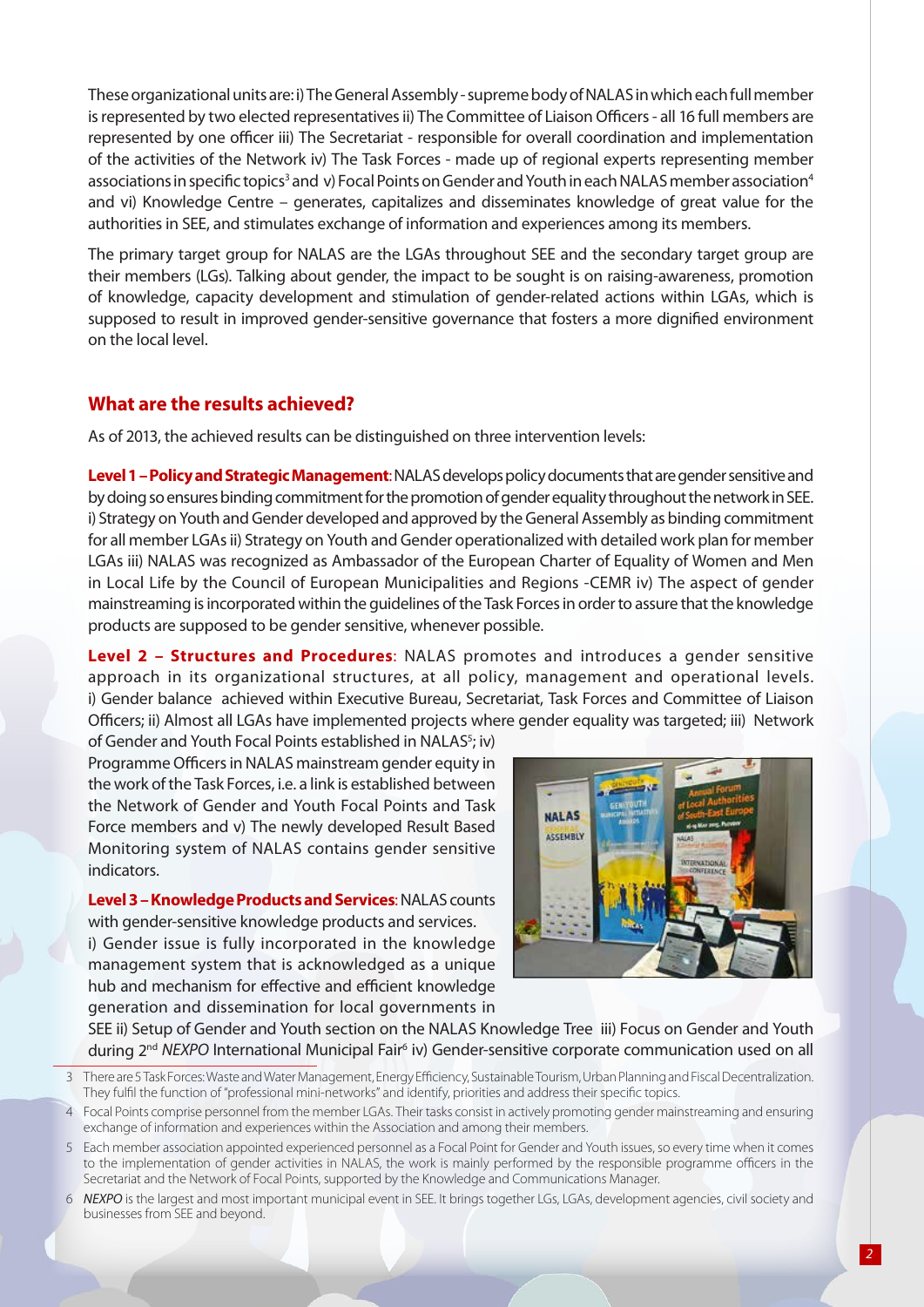knowledge management system instruments v) Fiscal Decentralization Report for SEE7 as of 2014 contains gender sensitive indicators vi) Report on Existing Literature on Gender and Youth distributed to all NALAS members vii) Process on collection, documentation and dissemination of Gender and Youth success stories in SEE finalized. As a result, the Local Governments in SEE received a user-friendly knowledge product on good practises on Gender and Youth to inspire replication at local government level<sup>8</sup>. viii) GENiYOUTH Municipal Initiatives Awards for inclusion of women and youth in local government affairs in South East Europe designed and implemented<sup>9</sup>

## **What are the expected results?**

Expectations on specific impacts are diverse due to fact that NALAS is a network of 16 LGAs from countries with different status regarding EU perspectives, capacities and resources. Some of the countries are EU members, others are candidates or potential candidates and all face the challenge in strengthening local democracy within an environment of renewed centralist tendencies.

Short term: i) Declaration on Youth and Gender Mainstreaming to be adopted by General Assembly 2016 as a policy instrument to acknowledge institutional commitment, or change of NALAS statute to incorporate gender mainstreaming as legally binding commitment of all its members ii) All Task Forces have incorporated gender issues in the development of their products and services iii) Focal Points on Gender and Youth within the LGAs are strengthened and systematic information and knowledge transfer has been assured iv) E-learning course offered by NALAS' E-Academy on gender equality at local level further enhances awareness raising among LGs for Gender Equality.

Medium term: i) LGs launched Gender strategies and local development policies are gender streamlined ii) NALAS' Focal Points on Gender and Youth have been recognized as promoters and supporters to LGs when it comes to Gender related issues, supporting local governments to promote and practice gender equality iii) Gender mainstreaming is completely integrated in the work of the Task Forces.

Long term: i) NALAS Knowledge Centre includes a coordination platform on Gender equity in local government issues in SEE and contributes to the enhancement of local governance and a more dignified environment ii) LGAs and LGs have incorporated gender approach in their corporate culture iii) Gender mainstreaming has become an integral part of local development policy in SEE.

#### **2. Gender as quality feature of our work**

Although NALAS had a high interest to work in the area of gender equality, the network had low knowledge and overall capacity in this area and no human resources assigned to work on this issue. There were times when gender was perceived as a topic away from the main mandate of NALAS and not as a priority. However, NALAS, sensitized by GIZ on the importance of the Gender topic, took the initiative to collect data on gender balance in SEE. Once the data were analysed, they revealed an extreme gender imbalance in the structure of elected government officials throughout SEE. As a consequence, the partner network decided to follow-up with a survey in 2012. This survey brought about a turn-around in respect to the perception of gender equity as a major concern to be dealt with at the local government level. The awareness-raising effect that was triggered-off had indeed repercussions on the elaboration process of the institutional strategy for 2013-2017. The Gender issue was recognized as a priority cross-cutting issue along all measures. In April 2013, the General Assembly as the supreme organ of the Network approved the NALAS Gender and Youth Strategy 2013-2017 as a binding guideline for all 16 national LGAs.

At the GENiYOUTH Award Ceremony organized during the NALAS´s Annual General Assembly in 2015

<sup>7</sup> It is the only Report on Fiscal Decentralization for SEE.

<sup>8</sup> The publication "*GENiYOUTH* Municipal Initiatives in SEE" was disseminated to all LGs in SEE and published on all LGAs websites including NALAS. More on: http://www.nalas.eu/News/GeniYouth\_Publication

<sup>9</sup> Since 2014, the *GENiYOUTH* award promotes awareness-raising and sensitivity on the core essentials of gender mainstreaming at local level throughout SEE. The award ceremony in 2015 was organized within the General Assembly of NALAS. More on: http://www.nalas. eu/News/GENiYOUTH\_Awards\_winners